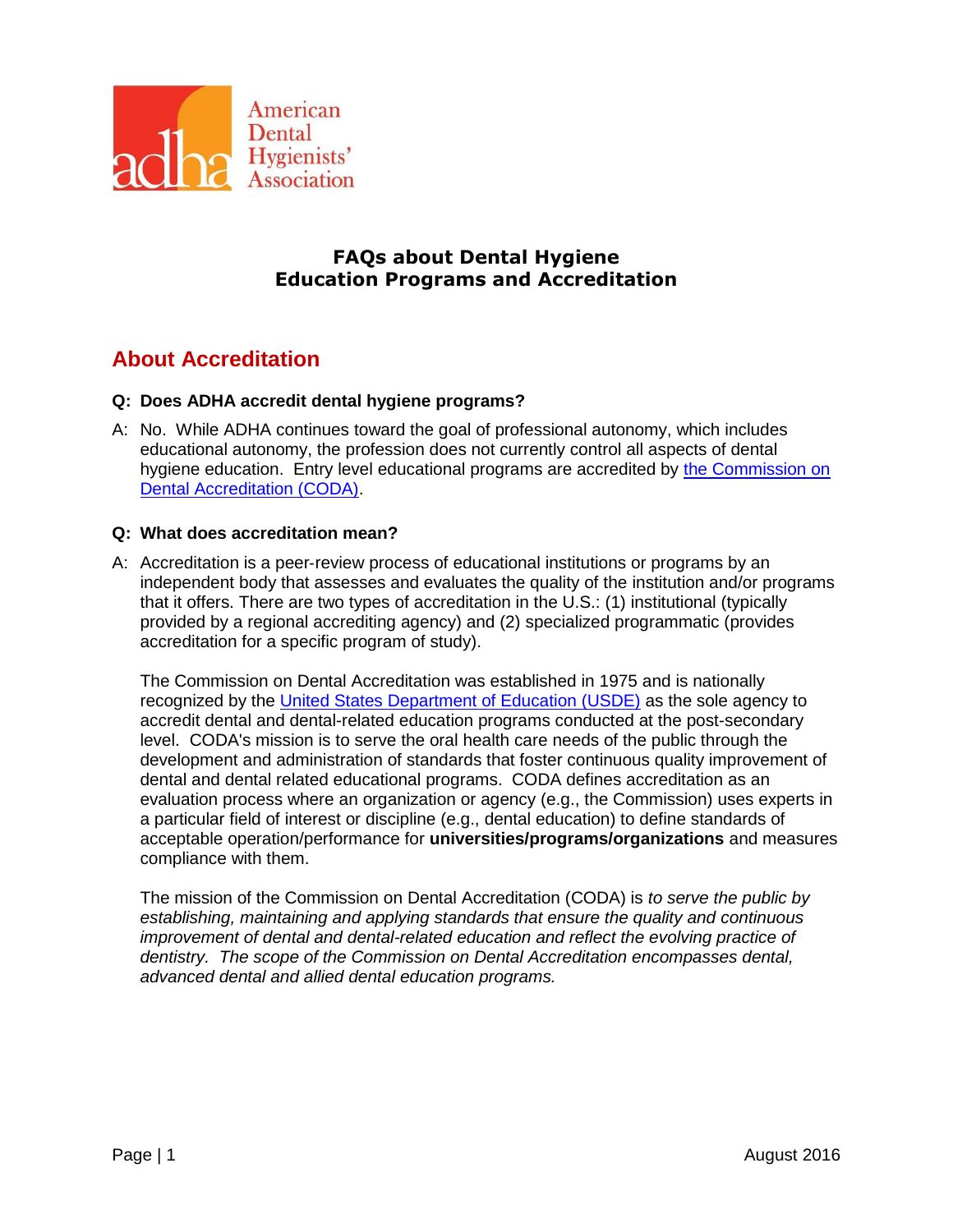# **Q: Can a dental hygiene program open without CODA accreditation?**

A: While graduation from an accredited program is a requirement for dental hygiene licensure, CODA accreditation is voluntary. A program may open without CODA accreditation; however its graduates would not be eligible for licensure in most states.

#### **Q: Do students who graduate from a for-profit program receive the same level of education as a non-profit program?**

A: During its review process, the Commission evaluates programs in relation to predetermined standards which afford educational institutions latitude and flexibility in program development and implementation. In evaluating the educational process, the Commission applies the established accreditation standards for each discipline uniformly to all programs. [CODA Accreditation Standards.](http://www.ada.org/en/coda/current-accreditation-standards/)

All students who graduate from a CODA accredited program are eligible to sit for national and regional board exams in order to become a licensed dental hygienist.

# **Proliferation of Programs**

- **Q: Does CODA take into account the number of existing dental hygiene programs in a specific area when a new program is seeking accreditation?**
- A: Recently revised language in the Initial Application for CODA program accreditation reads:
	- *1. Describe the results of the institutional needs assessment that provided the basis for initiating a new program.*
	- *2. Provide evidenced-based documentation of current and local/regional data which verifies an adequate patient population, qualified faculty and administration, and present employment opportunities for graduates.*

#### **Q: Does CODA take into account the saturation level of dental hygienists in a specific area when a new program is seeking accreditation?**

- A: When a new program applies for initial accreditation through CODA, the following is now included as part of the Initial Application:
	- 1. *Describe the results of the institutional needs assessment that provided the basis for initiating a new program.*
	- *2. Provide evidence*‐*based documentation of current and local/regional data which verifies an adequate patient population, qualified faculty and administration, and present employment opportunities for graduates.*

# **Q: Does CODA regulate the number of graduates allowed at a specific program?**

A: The mission of CODA is *to serve the public by establishing, maintaining and applying standards that ensure the quality and continuous improvement of dental and dental-related education and reflect the evolving practice of dentistry.* The Commission's purview is the quality of educational programs, as opposed to the effect of graduates on the job market; therefore the Commission considers the number of program graduates only in terms of program resources.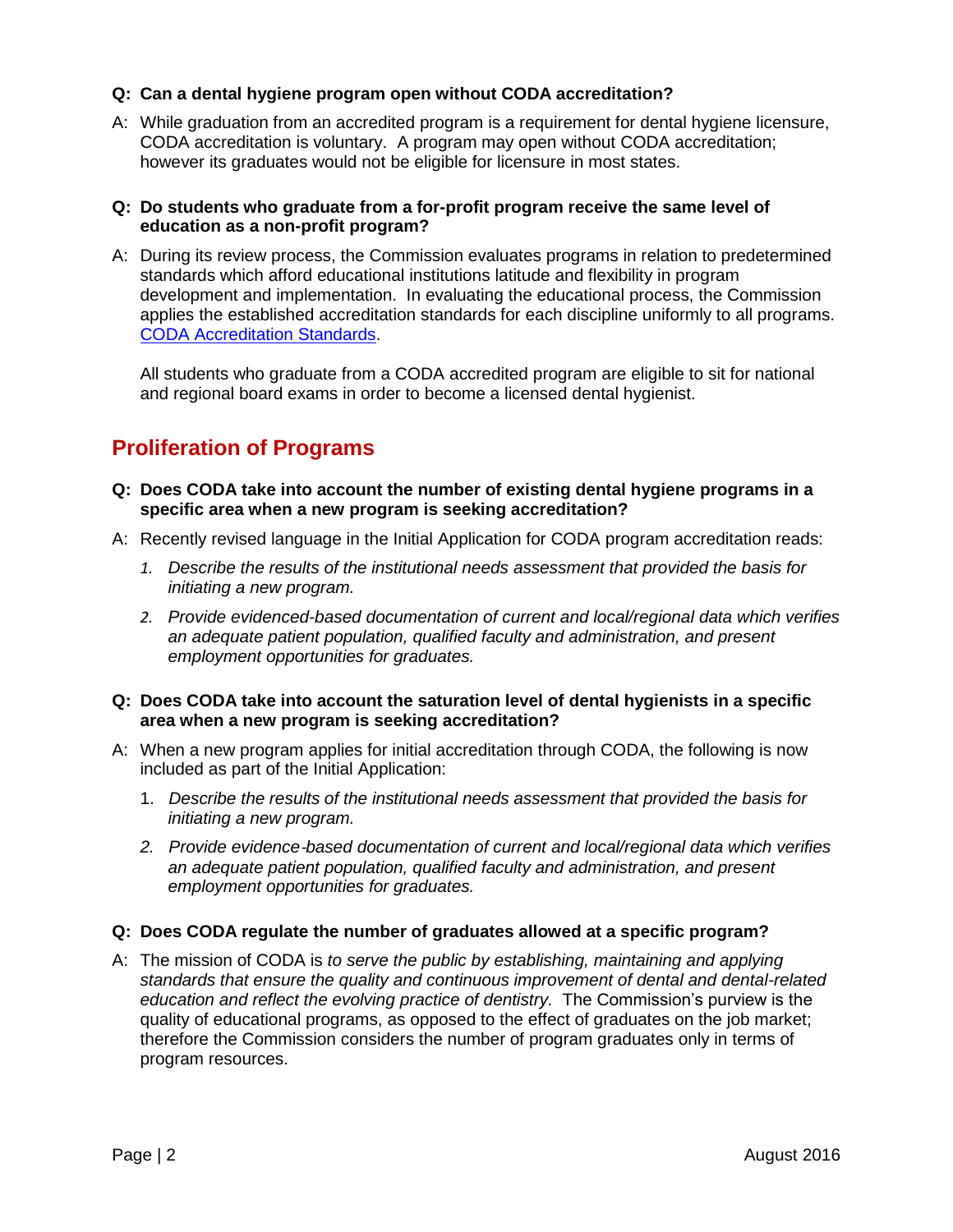# **Q: Is ADHA aware of the current unemployment climate for dental hygienists?**

- A: Yes, and ADHA has developed a number of employment resources for members including:
	- [The Career Center](http://www.adha.org/career-center)
	- An employment reference quide
	- [A Path to a New Career FAQ](http://www.adha.org/resources-docs/72615_The_Path_to_a_New_Career.pdf)
	- [Career Opportunities in Public Health Presentation](http://www.adha.org/public-health)
	- Leadership workshops
	- An environmental scan detailing the future outlook of the profession
	- CE courses at annual conference
	- Valuable networking and volunteer opportunities
	- Transforming Dental Hygiene Education and the Profession for the 21<sup>st</sup> Century

For a list of all member benefits please visit [http://www.adha.org/why-join.](http://www.adha.org/why-join)

#### **Q: What is ADHA doing to advocate on behalf of dental hygienists in regard to the proliferation of schools?**

A: The approach is two-fold; at the national and local level.

- The ADHA Division of Education maintains a current data base of all accredited dental hygiene education programs by state. This is a listing of educational programs which offer degrees or certificates that provide entry to the professional practice of dental hygiene.
- ADHA's Division of Education along with the Education Advisory Group regularly review the *[Accreditation Standards for Dental Hygiene Education Programs](http://www.ada.org/~/media/CODA/Files/DH_Standards.pdf?la=en)* developed by CODA, and has provided ongoing comments to CODA regarding recommended changes. While some of the recommendations made by ADHA have been adopted, those that have not continue to be revisited by the Education Advisory Group who continue to pursue these recommendations through CODA.
- ADHA staff regularly attends CODA meeting open sessions, including those of the full Commission as well as the Dental Hygiene Review Committee.
- In 2010 2011, ADHA coordinated a letter writing campaign that resulted in CODA receiving nearly 700 letters from ADHA members expressing concern about the proliferation of programs and urging CODA to REQUIRE that new dental hygiene programs conduct a comprehensive needs assessment prior to applying for accreditation. **CODA adopted this change on February 3, 2012, with an implementation date of January 1, 2013.**

The most significant advocacy role to address the opening of new dental hygiene education programs is through the state and local dental hygiene association:

- State higher education authorities seek state‐based or regional‐based workforce information that assists them in making decisions regarding program need in their specific geographical area. When potential programs contact our office for information or guidance, ADHA recommends they complete an analysis of the local, state, and regional employment market and review existing programs in the area. ADHA provides them with ADHA state contacts so they can obtain employment information firsthand.
- ADHA assists state and local associations in determining a strategy in approaching developing programs.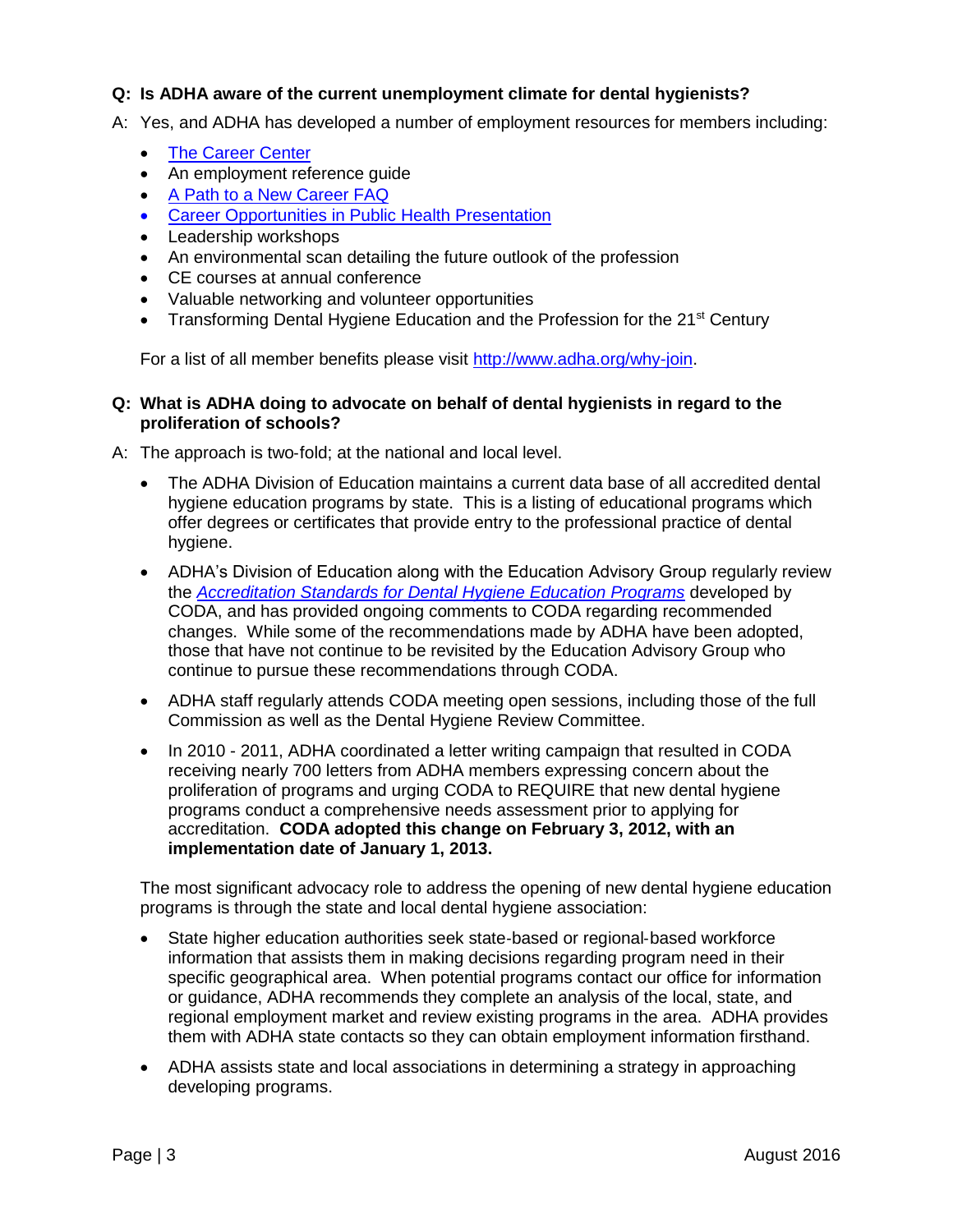#### **Q: I've heard rumors that a program is developing in my area. Who can I contact to express my concern?**

A: There are several steps involved in establishing a new program. First, institutions of higher education that wish to sponsor a dental hygiene education program seek approval through the state. Secondly, programs seek voluntary accreditation from the Commission on Dental Accreditation.

#### **FOR DEVELOPING PROGRAMS IN THE PROCESS OF SEEKING** *STATE* **APPROVAL:**

Individuals or state dental hygiene associations who wish to contact one or more state education organizations/agencies may consult the ADHA Education Database available under Members Resources. The ADHA Higher Education Database contains information such as Higher Education Agencies, Organizations of Independent (Not-for-Profit) Colleges and Universities, Proprietary (For-Profit) Private Higher Education, State Board of Regents, Accreditation, and Regional Boards of Higher Education. Included in this database are specific questions you may wish to ask (as appropriate to your region, your state, your community), as well as resources and data that the state association could offer.

#### **FOR DEVELOPING PROGRAMS IN THE PROCESS OF SEEKING** *CODA INITIAL ACCREDITATION:*

Individuals or state dental hygiene associations may wish to contact the director or dean at the developing institution. A list of specific questions you may wish to ask (as appropriate to your region, your state, your community), as well as resources and data that the state association could offer are available on the ADHA website in Member Resources. You might also offer to sit on the **program's advisory committee**, so you have the opportunity to offer suggestions as the program develops.

While specific CODA program application information is confidential and will not be discussed. you may also contact CODA to share data and express concerns. The initial CODA contact is: Patrice Renfrow, Manager, Allied Dental Education, Commission on Dental Accreditation (CODA) at: [renfrowp@ada.org](mailto:renfrowp@ada.org) or by phone at: 312‐440‐2695.

#### **Q: How can I stay up-to-date on ADHA's initiatives regarding the proliferation of dental hygiene programs?**

A: Regularly monitor all of the ADHA communication channels, Spotlight, listservs and ADHA Update for the latest educational advocacy updates. The ADHA website is also updated regularly with information. Please visit [www.adha.org](http://www.adha.org/) to find more information.

# **ADHA's Role in For-Profit Programs**

# **Q: What is ADHA's position on For-profit programs?**

A: Existing ADHA policies regarding the opening of new programs most notably support that there must be a demonstrated need for a new program. ADHA's advocacy role with the Commission on Dental Accreditation is to continue to express the importance of a comprehensive needs assessment prior to the granting of initial accreditation status of any proposed dental hygiene education program. ADHA has provided specific